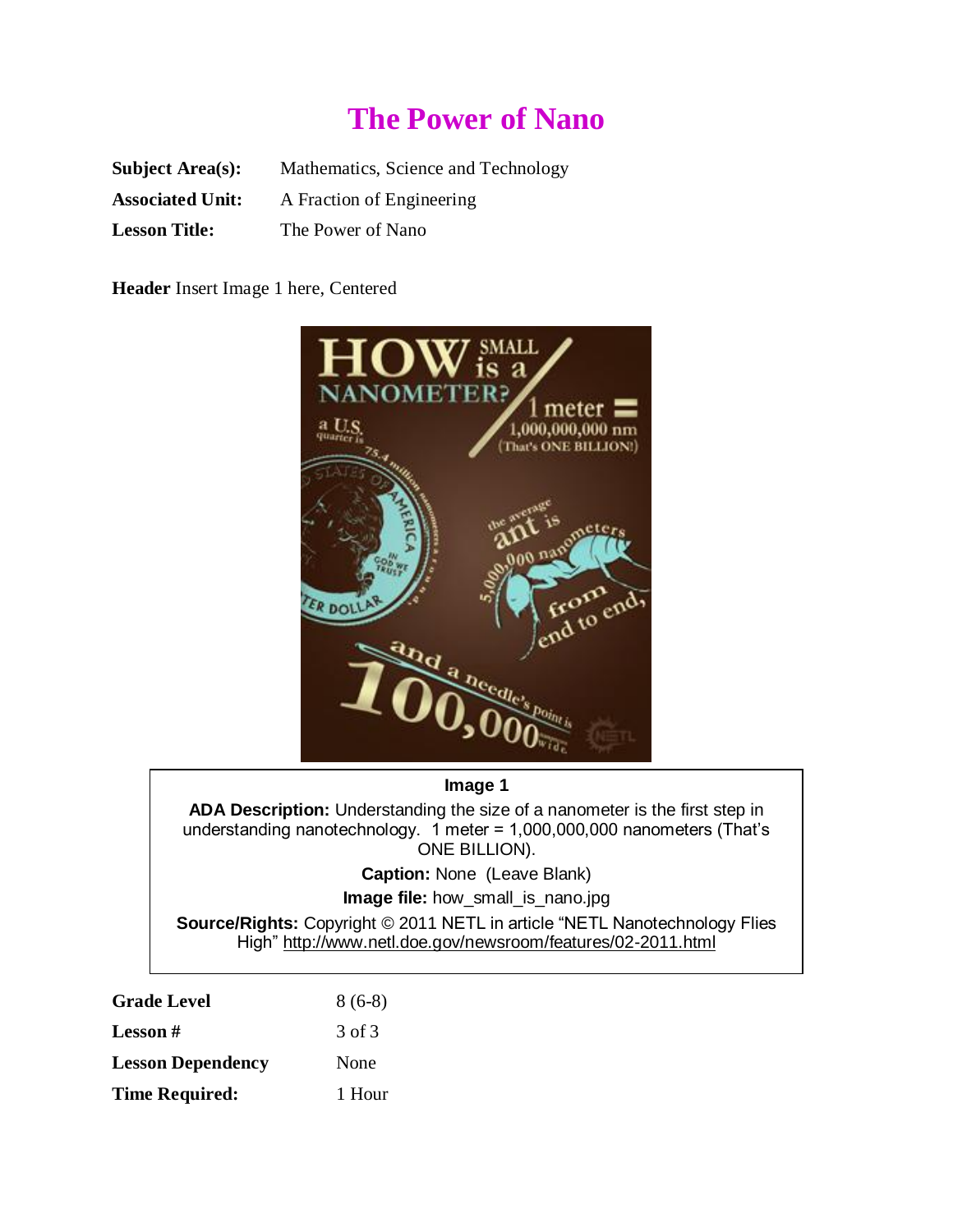# **Summary**

The first step in understand the new emerging area of nanotechnology is to understand what nano really means. The purpose of this lesson is for students to understand to the size of a nanometer by relating it to other objects. Within the unit "A Fraction of Engineering", students review the concept of negative exponents (as a fraction) in order to quantify how many nanometers objects are.

### **Engineering Connection**

In recent years, engineering has moved past what the naked eye can see and into a new realm (nanometer sized). The application of nanotechnology in engineering is everywhere: materials, fluids, etc. Moving to a nanoscale allows engineers and scientist to manipulate particles into having unique properties. Carbon Nanotubes have unique properties that can strengthen material while nanoelectricalmechanical devices can be used to improve existing equipment. These are just a few examples of the applications nanotechnology has in the engineering.

## **Engineering Category** = #1

## **Keywords**

carbon nantubes exponent, fraction, nano, nanometer, nanotechnology, ratio, nanoelectricalmechanical devices

#### **Educational Standards**

#### **International Technology and Engineering Educators Association (ITEEA) Standards**

Standard 1, Grade Level 6-8, F. New products and systems can be developed to solve problems or to help do things that could not be done without the help of technology.

Standard 3, Grade Level 6-8, F. Knowledge gained from other fields of study has a direct effect on the development of technological products and systems.

#### **Texas Essential Knowledge and Skills (TEKS)**

#### Technology Applications

126.12 (c) (7) (B) create and edit spreadsheet documents using all data types, formulas and functions, and chart information;

126.12 (c) (7) (D) demonstrate proficiency in the use of multimedia authoring programs by creating linear or non-linear projects incorporating text, audio, video, and graphics; Math

111.23. (b) (4) (A) generate formulas involving unit conversions within the same system (customary and metric), perimeter, area, circumference, volume, and scaling;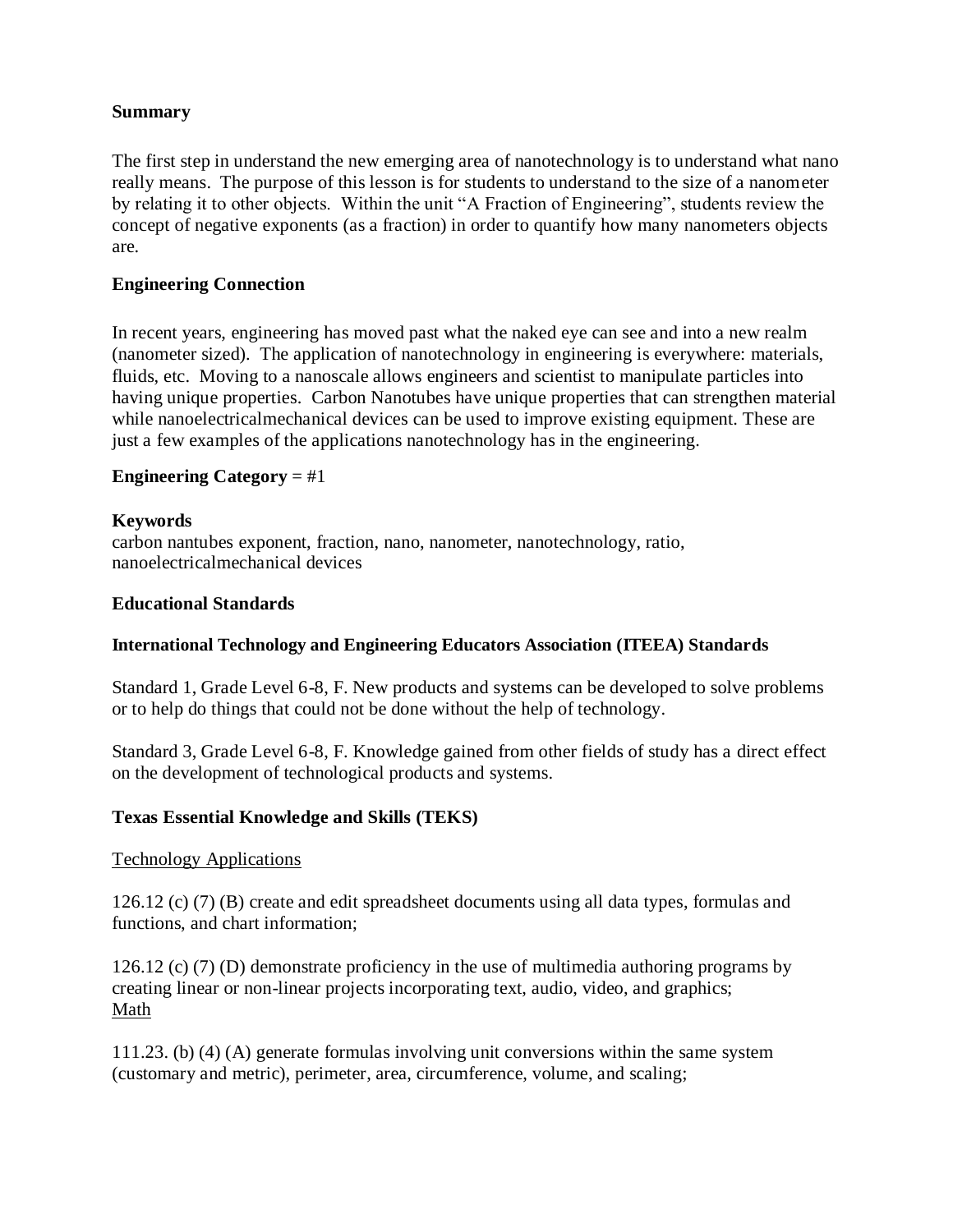111.23. (b) (13) (A) identify and apply mathematics to everyday experiences, to activities in and outside of school, with other disciplines, and with other mathematical topics;

111.23. (b) (14) (A) communicate mathematical ideas using language, efficient tools, appropriate units, and graphical, numerical, physical, or algebraic mathematical models; and (B) evaluate the effectiveness of different representations to communicate ideas.

111.24. (b) (1) (D) express numbers in scientific notation, including negative exponents, in appropriate problem situations; and

111.24. (b) (14) (A) identify and apply mathematics to everyday experiences, to activities in and outside of school, with other disciplines, and with other mathematical topics;

## **Pre-Requisite Knowledge**

None (Leave Blank)

## **Learning Objectives**

After this lesson, students should be able to:

- Define an exponent
- Identify the difference between negative and positive exponents
- Define nano
- Understand how small is nano
- Describe why something so small matters

# **Introduction / Motivation**

How would you define an exponent? Call on a student to give his or her thoughts pointing out that an exponent is a way of writing repeating multiplication. On the board, write  $\cdot \cdot 3^{4}$  and ask a student to come up and identify the base and the exponent. The base is 3 and the exponent is 4. Then ask another student to ask how to write this out using multiplication. Provide the students with a few more examples to make sure that class understands what an exponent means.

In the next example, use a negative exponent and ask the students if they know how to deal with this scenario. Point out that a negative exponent is just a fraction – one over a positive exponent. Just like the ratios and fractions we are talking about in this unit, this represents another way engineers use this concept to understand what scale they are at: meter, millimeter, micrometer, and nanometer.

A meter is the starting point (1) for the metric system. Our base for the metric system is 10 and for meters the power is zero. Engineers use the metric system worldwide as a form of measurement. When talking about very large units, the power is increased in the positive direction. For example a kilometer can be used to measure the distance between two towns is  $10^3$  meters.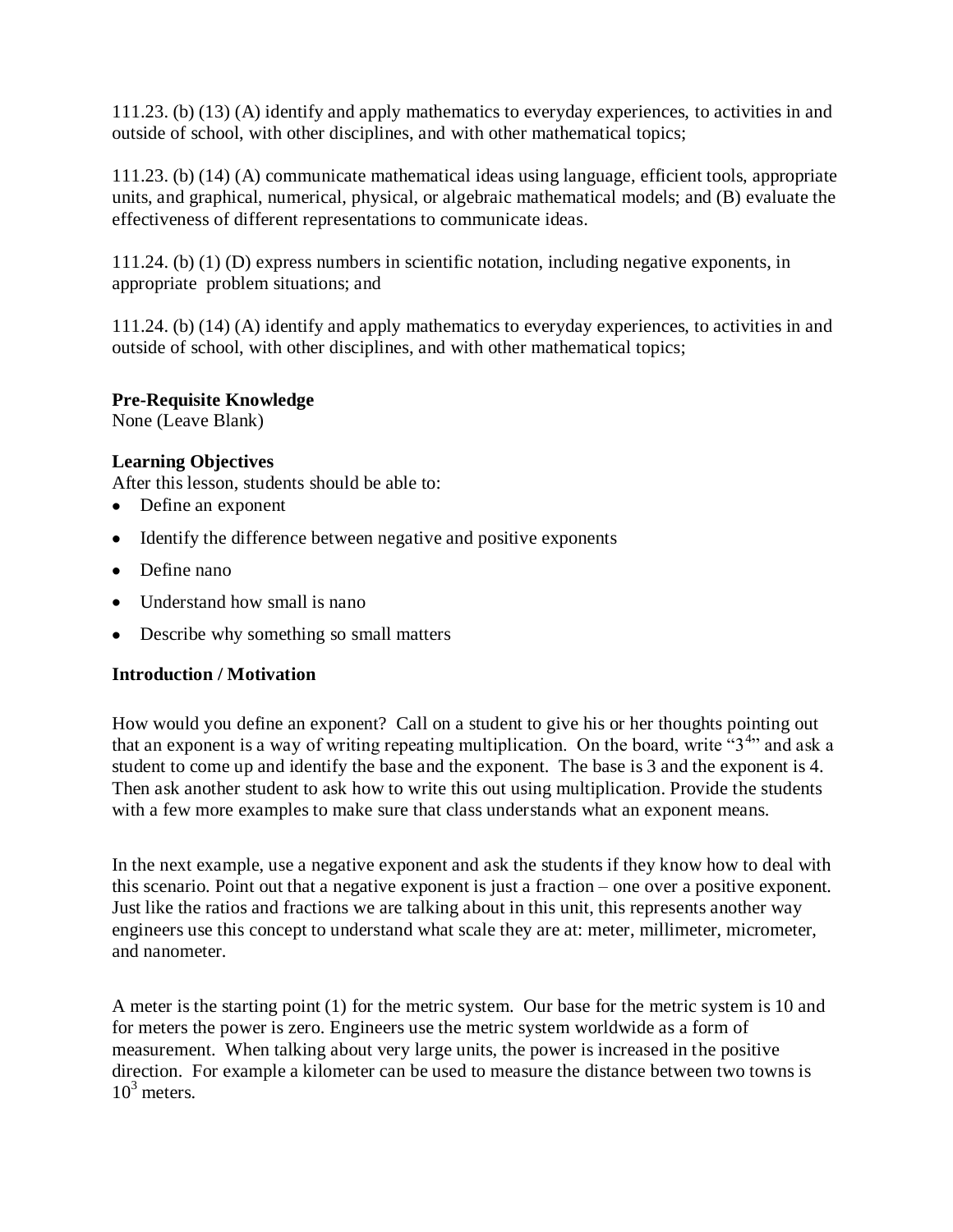However, when we are looking at very small units of measure, we use negative exponents to move down from meters. For example, a millimeter might be used to measure the thickness of your finger and is  $10^{-3}$  meters. Can someone show me what this looks like in fraction form? A new field of study is emerging and is called nanotechnology and occurs at a nanometer. Today, we are going to use our understanding of fractions and negative exponents to examine how small a nanometer is.

### **Lesson Background & Concepts for Teachers**

Nano- is the prefix meaning a billionth and is represented by  $10^{-9}$ . This means that for every nanometer, there is  $10^{-9}$  meters and in one meter this is  $10^9$  nanometers.



**Image** Insert Figure 1 here, centered

Figure 1 one shows nano- as it relates to other items. At each scale, naturally occurring and manmade items exist. Nanotechnology is the study or use of structures at a nano-scale and refers to the manmade items denoted in Figure 1.

Nanoelectromechanical (NEMS) Devices at it base is a nanoscale device that integrates electoral and mechanical functionality. The main application of this technology is in atomic force microscopes where sensitivity and efficiency is improved from NEMS (Figure 2). [2]

**Image** Insert Figure 2 here, left justified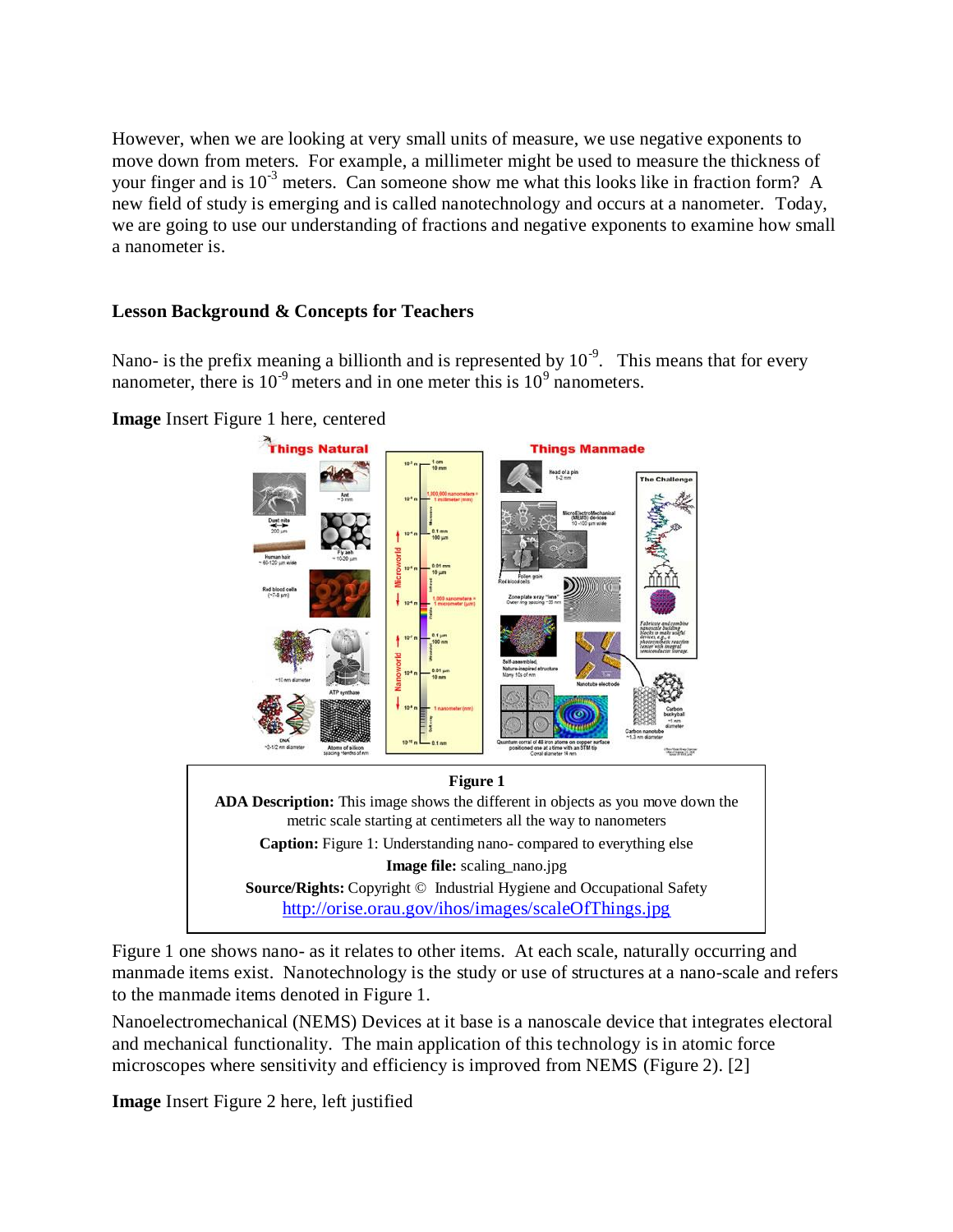

**Figure 2 ADA Description:** This image is an atomic force microscope scan of a glass surface made possible by nanotechnology **Caption:** Figure 3: Atomic Force microscope scan using NEMS **Image file:** NEMS.jpg **Source/Rights:** Copyright © 2005 Chych, Wikimedia Commons <http://upload.wikimedia.org/wikipedia/commons/e/e8/AFMimageRoughGlass20x20.JPG>

Carbon nanotube are cylinders that are long compared to their width (diameter ranges between 1 to 10 nanometers). It has many properties that include increased hardness, kinetic, and electric properties which can allow it to be applied to material. [1]

**Image** Insert Figure 2 here, left justified

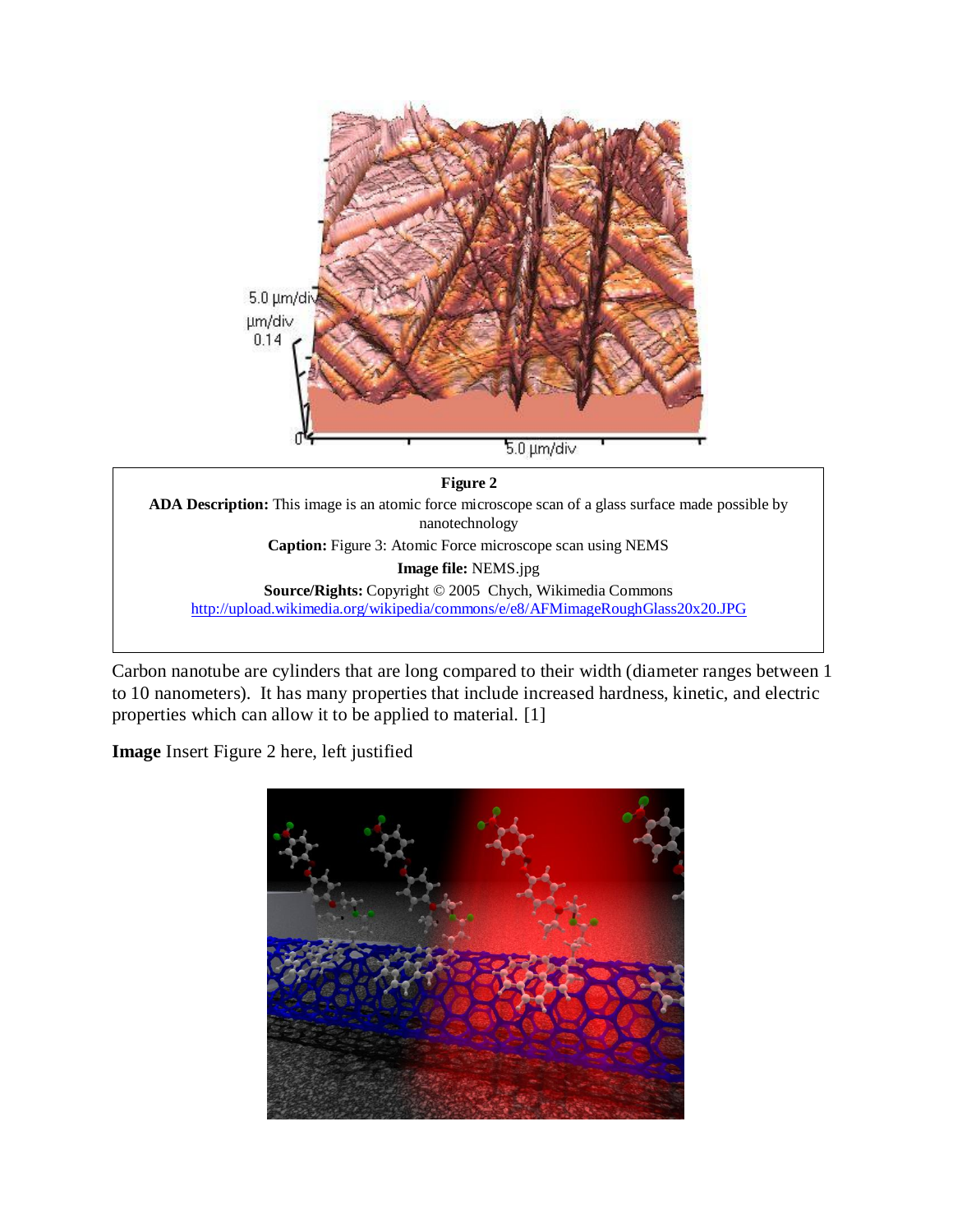**Figure 3 ADA Description:** This image shows a chromophores attaching to a transistor made from a single carbon nanotube **Caption:** Figure 3: Single Carbon Nanotube Transistor **Image file:** carbon\_nanotube.jpg **Source/Rights:** Copyright © 2009 Sandia Corporation in article "Sandia researchers construct carbon nanotube device that can detect colors of the rainbow" [https://share.sandia.gov/news/resources/news\\_releases/images/2009/nano\\_detect2.jpg](https://share.sandia.gov/news/resources/news_releases/images/2009/nano_detect2.jpg)

As will be demonstrated in the Lesson Closure, when engineers and scientist work at a nanoscale, different force are at play or become increasing important.

#### **Vocabulary / Definitions**

| <b>Word</b>                      | <b>Definition</b>                                                       |
|----------------------------------|-------------------------------------------------------------------------|
| Nanotechnology                   | The study or use of structures at a nano-scale                          |
| Nano                             | The prefix meaning a billionth http://en.wikipedia.org/wiki/Nano-       |
| Nanoelectromechanical<br>Devices | nanoscale device that integrates electoral and mechanical functionality |
|                                  | [2]                                                                     |
| Carbon nanotube                  | Carbon tubes with a diameter ranging from 1 to 10 nanometers. These     |
|                                  | tubes have unique properties and applications [1]                       |
| Exponents                        | Represents repented multiplication where the base is multiple by itself |
|                                  | a number of times specified by its power                                |

#### **Associated Activities**

None (leave blank)

#### **Lesson Closure**

# Demonstration 1: The Power of Nano [3]

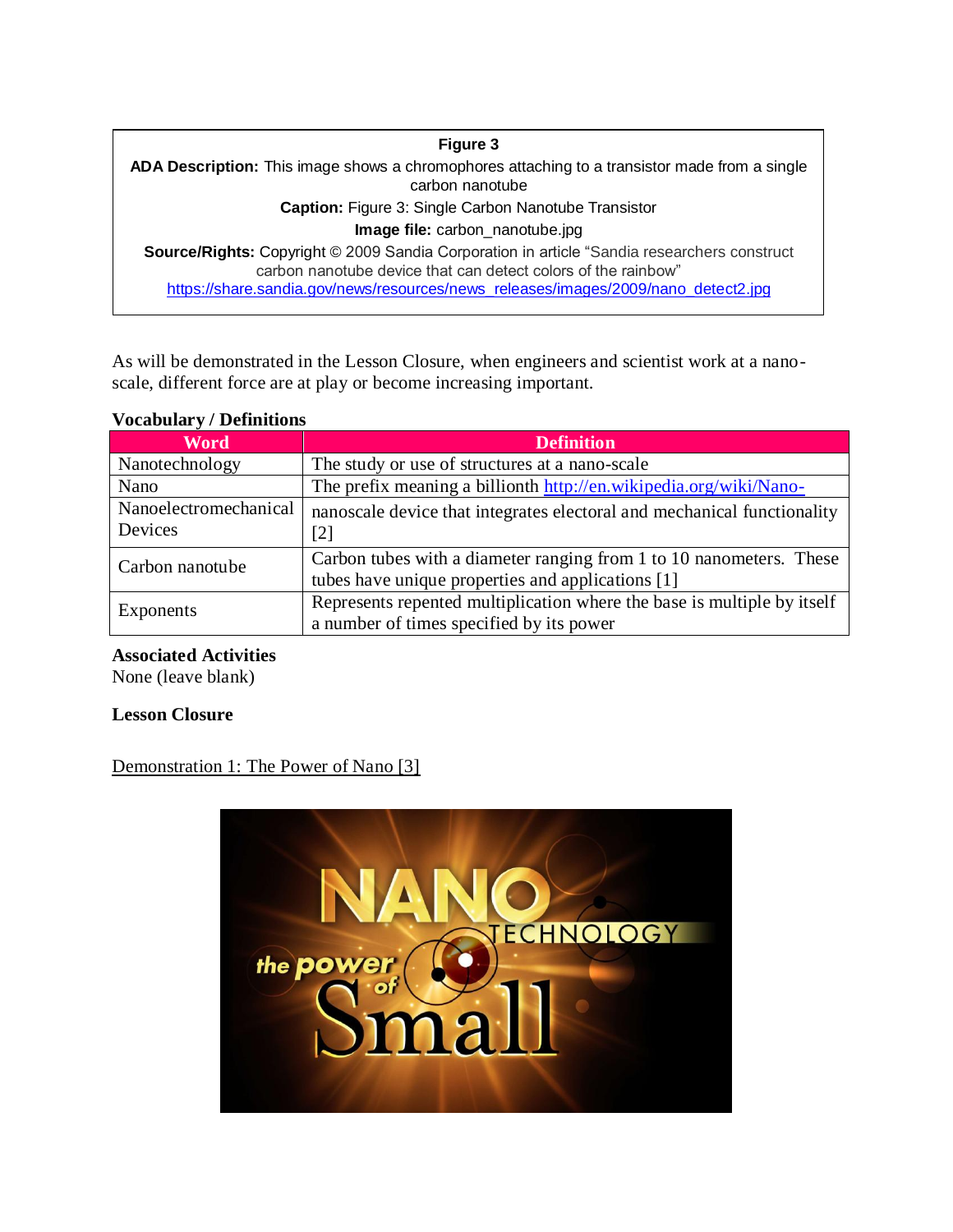**Figure 4 ADA Description:** This image is from a show that aired on public television starting in April 2008, "Nanotechnology: The Power of Small" (www.powerofsmall.org) **Caption:** Figure 4: Understanding nano- compared to everything else **Image file:** scaling\_nano.jpg **Source/Rights:** Copyright © 2008 *The Convergence Project*  [http://www.nsf.gov/news/news\\_images.jsp?cntn\\_id=111351&org=NSF](http://www.nsf.gov/news/news_images.jsp?cntn_id=111351&org=NSF)

The demonstration shows students how forces change as we move down towards nano-scale. The goal is to show students that as you get smaller, different forces become more important and the process is more complicated than making something small.

NOTE: This demonstration was based on: Jones, M. Gail, Michael R. Falvo, Amy R. Taylor, and Bethany P. Broadwell. "Shrinking Cups: Changes in the Behavior of Materials at the Nanoscale." In Nanoscale Science: Activities for Grades 6-12. pp. 89-94. Arlington, VA: NSTA Press.

## *Demo 1 Material List*

- Regular size tea cup
- Dollhouse size tea cup
- Container of water
- Paper towels
- Plastic table cloth
- Powdered Sugar
- Granulated Sugar
- Clear plastic cups

# Procedure:

- 1. Pose the question "But why do things so small matter?" Note: When it comes to force, size does not always matter.
- 2. Present the two sized cups. Which cup is it easier to pour water out of and why?
- 3. Have the students dip the regular size cup in water and pour out the contents back into the container.
- 4. Ask them to do the same with the dollhouse size cup without any extra shaking or tapping. Which one was easier?

Explain to the students that different forces are operating on the water depending on the size of the cup. In the regular size cup gravity is the dominant force on the water in the cup. With the smaller cup it is surface tension which plays a more important role than gravity. When you tip the regular cup, the force of gravity pulls the water out of the cup. But with a small amount of water, surface tension can counteract gravity. So when you tip the miniature cup, gravity isn't strong enough to overcome the natural tendency of water molecules to stick together, and the water stays in the cup.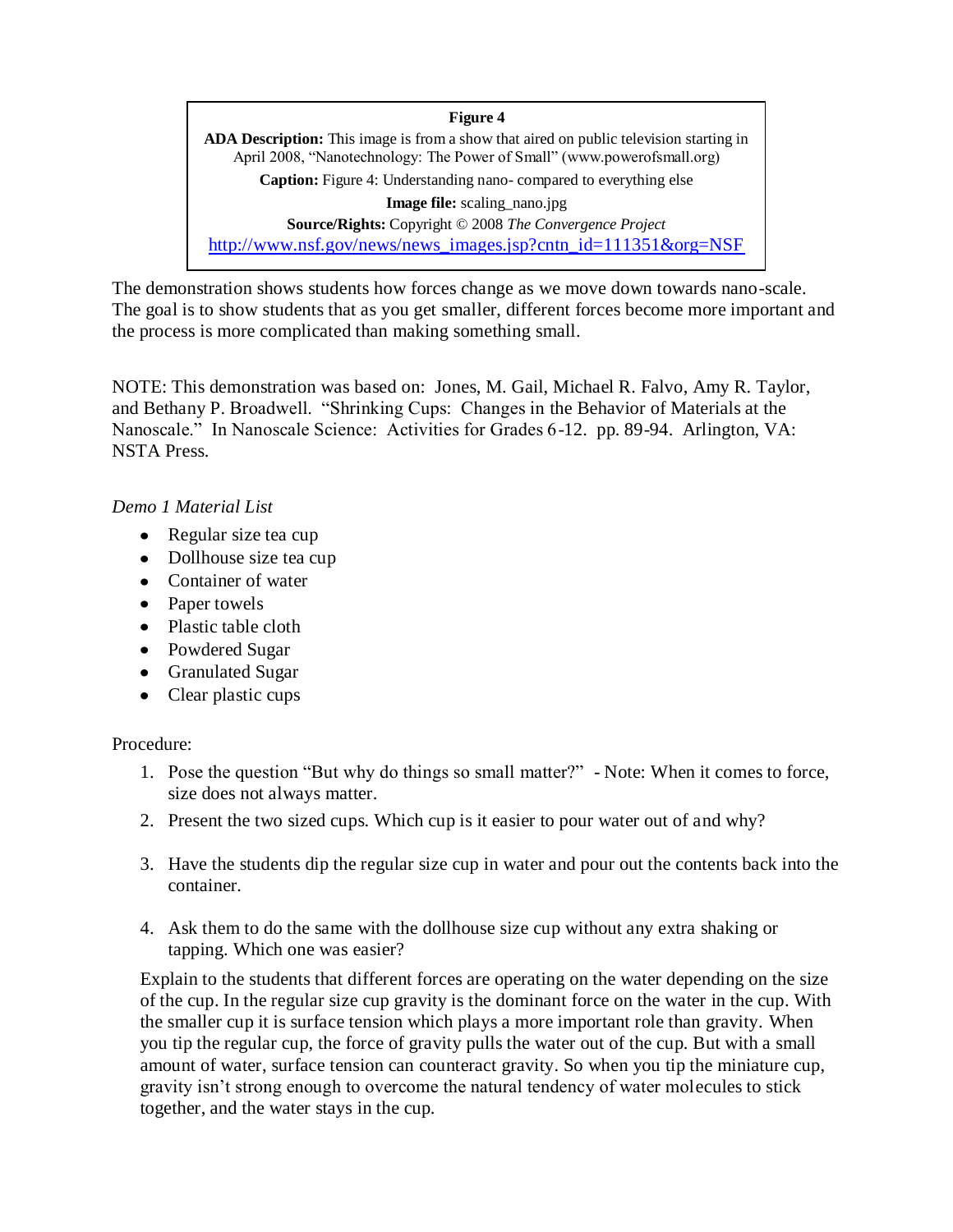- 5. Now present a cup or granulated sugar and a cup of powdered sugar. What is the difference between powdered sugar and regular sugar? Which cup will pour easier and why?
- 6. Have the students dip the regular size cup in water and pour out the contents back into the container. Which one was easier?

Explain to the students that the same principle applies, at "nanoscale" different forces like surface tension are more important. Intermolecular forces become more and more important as you get to smaller scales.

## **Assessment**

Pre-Lesson Assessment: Use the questions during the Introduction/Motivation to see where to students stand on the topic.

Post-Lesson Assessment: The attached worksheet is to be used as a post-lesson assessment. Instruct the students to use Figure 1 to fill in the information requested. There are two options for this assessment. (1) Students can use the template attached (how small is nano.tmp) and fill in the information required. This allows students to use the capability of excel functions. (2) Students can complete the worksheet by hand (how\_small\_is\_nano.pdf).

# **Lesson Extension Activities**

None (leave blank)

# **Additional Multimedia Support**

#### **References**

[1] "Sandia researchers construct carbon nanotube device that can detect colors of the rainbow", Accessed May 2, 2012. [https://share.sandia.gov/news/resources/news\\_releases/sandia](https://share.sandia.gov/news/resources/news_releases/sandia-researchers-construct-carbon-nanotube-device-that-can-detect-colors-of-the-rainbow/)[researchers-construct-carbon-nanotube-device-that-can-detect-colors-of-the-rainbow/](https://share.sandia.gov/news/resources/news_releases/sandia-researchers-construct-carbon-nanotube-device-that-can-detect-colors-of-the-rainbow/)

[2] Nanoelectromechanical Systems, Accessed May 2, 2012. [http://en.wikipedia.org/wiki/Nanoelectromechanical\\_systems](http://en.wikipedia.org/wiki/Nanoelectromechanical_systems)

[3] Jones, M. Gail, Michael R. Falvo, Amy R. Taylor, and Bethany P. Broadwell. "Shrinking Cups: Changes in the Behavior of Materials at the Nanoscale." In Nanoscale Science: Activities for Grades 6-12. pp. 89-94. Arlington, VA: NSTA Press.